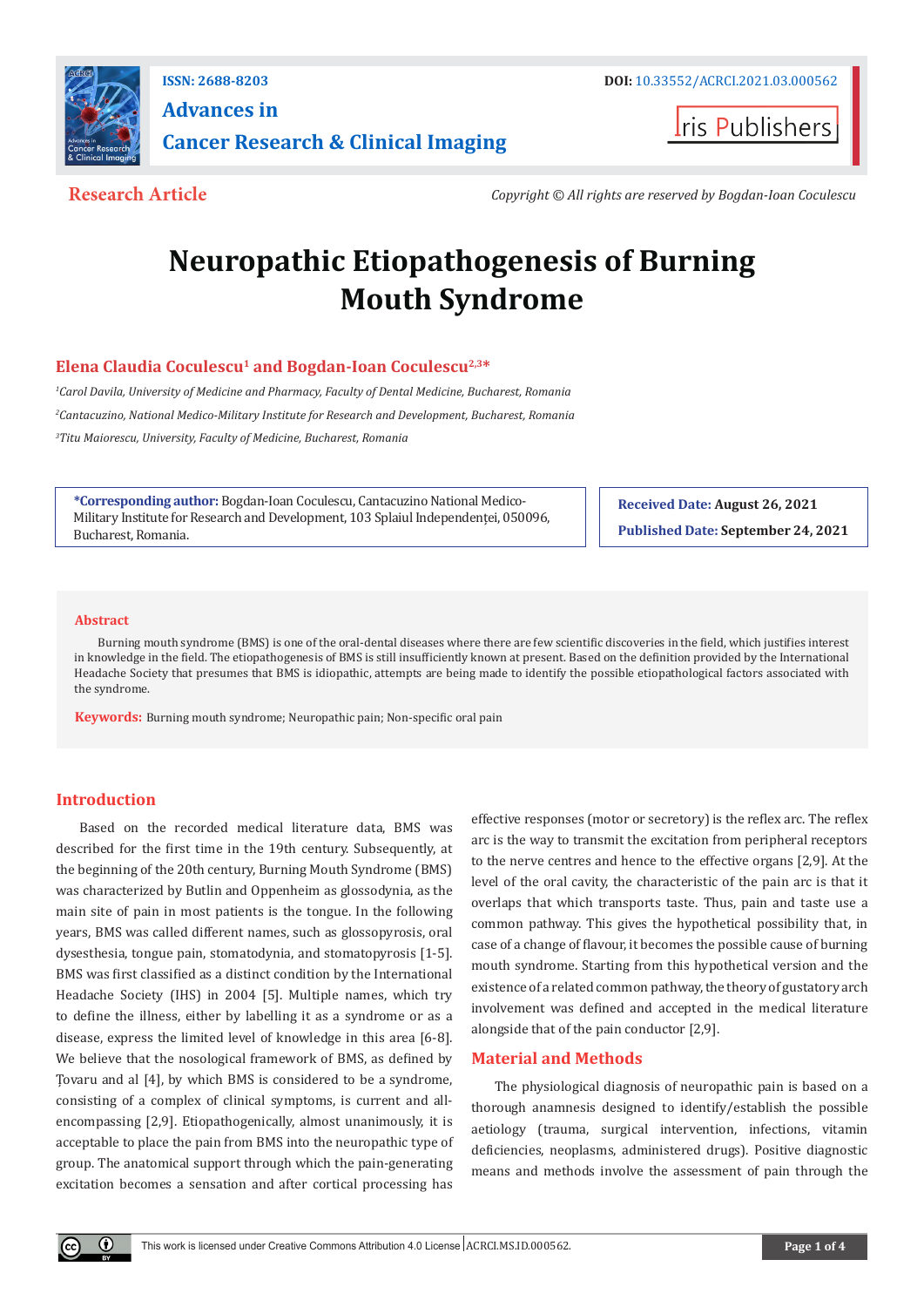following clinical elements [10-12]:

1. use of assessment scales (neuropathy pain scale, McGill questionnaire);

2. objective examination (assessment of the functions of the CNS and PNS, of the motor, vegetative, somatosensory functions) and

3. diagnostic tests - electromyography, measurement of nerve conduction velocity in peripheral nerves, including the use of nuclear magnetic resonance.

4. In general, the correctly formulated diagnostic is 1) of the organ; 2) physiopathology: of the cause (etiological)/stage of evolution; 3) of the clinical form, and 4) of other associated diseases.

#### **Results**

Since BMS is characterised by most authors to be a neuropathictype pain, we thought it useful to address this type of pain in a general way. This is because it enables the particularities of BMS to be facilitated and identified. Pain should not be confused with nociception, as pain can also be experienced in the absence of nociception, as the opposite claim is also sustainable. This allows claiming that the terms of non-nociceptive pain (e.g., psychogenic or neuropathic pain) and nociceptive pain (e.g., pain due to inflammation) express different notions [13,14]. Neuropathic pain is fundamentally different from the nociceptive one because the lesions that determine it are located on the neural pathways (central and/or peripheral) which normally lead to this form of sensitivity. By contrast, nociceptive pain involves the integrity of the pain-conductive neural pathways, with the generation of the nerve impulse being caused by nociceptive stimuli [15,16]. The painful information is transmitted to the central integration regions in the form of "nerve impulses" (nerve action potentials) via the three constituent neurons of the related pathway. Functionally, each impulse can be blocked, transformed into repetitive impulses or integrated associatively with impulses from other neurons. Very complex impulse patterns are generated by integrating nerve impulses. In functional processes for changing nervous impulses, the primary role is assigned to synaptic functions. There are two main types of synapses: chemical synapses and electric synapses. Almost all the synapses used for impulse transmission at the level of the central nervous system are chemical. Within the chemical synapses, the pre-synaptic neuron secrets a chemical substance called a neurotransmitter at the level of its synaptic endings, and it acts on the protein receptors in the membrane of the postsynaptic neuron, causing it to be stimulated, inhibited or altered in sensitivity [17].

At the level of the synapses, the transmission is performed via chemical substances (neurotransmitters, neuromodulators and neurohormones). Neuromodulators coexist with neurohormones and neurotransmitters within the same neurons, sometimes in the same subcellular organelles, both in the central and peripheral nervous systems. The chemical nature of neuromodulators does not differ from that of neurohormones. They are generally neuropeptides, but they can also be monoamines – serotonin, dopamine, norepinephrine [17,18]. More than 40 major neurotransmitters have been discovered so far. Of these, the best known are acetylcholine, norepinephrine, epinephrine, histamine, gamma-aminobutyric acid (GABA), glycine, serotonin and glutamate [17]. Liminar stimulus - basic condition to excite the receptor and generate pain. The importance of the intensity of the stimulus on the perception of pain. When intensive, repeated and extended stimuli are applied, if the tissue is injured or if inflammation is present, the threshold for activation of the primary nociceptors is lower, and the trigger rate is higher for all stimulus intensities. Inflammation mediators such as bradykinin, some prostaglandins and leukotrienes contribute to this process called sensitization. In sensitized tissues, generally harmless stimuli can cause pain [19,20]. Apart from the intensity of the painful stimulus, the tissue lesion that releases chemical mediators – histamine, serotonin, prostaglandins – generally referred to as PPS (pain productive substances) with an effect on the capillary size and permeability and also mediating vascular-exudative inflammation processes also contributes to the determination of pain. The presence of these mediators makes it possible to explain why pain receptor endings continue to emit stimuli even after the action of the traumatic nociceptive stimulus has ended [21].

According to Hăulică [22], alteration of the pain threshold may cause an excessive perception of painful excitations or even nonnociceptive excitations which are felt as pain. Thus, peripheral, central, visceral, and cephalic (shallow and deep) hyperalgesia is distinguished [22]. Peripheral hyperalgesia occurs in some cases of peripheral nerve damage (of a neuralgic, myalgic type). Causalgia, in which burn-type pain is accompanied by important vasomotor, trophic, and psychological disorders, the mechanism being still unclear, is also part of this category (that of peripheral hyperalgesia). Among the central hyperalgesia, the thalamic syndrome is due to the posterior-lateral thrombosis of the posterior-lateral branch of the central posterior artery that supplies the posterior-ventral part of the thalamus, with damage to the posterior-lateral ventral and posterior-medial ventral thalamic nuclei occupies an important place. The hyperalgesia of the cephalic extremity is due to damage to intracranial structures, such as sensory cranial nerves, large venous sinuses, or meningeal arteries; the encephalon is painless. Cephalic hyperalgesia may be divided, depending on the affected structures, into a) superficial; b) deep. Of the superficial hyperalgesia of the cephalic extremity, facial neuralgia (nerve VII) and the primitive trigeminal one stands out. A special category is represented by the deep hyperalgesia of the cephalic extremities consisting of headaches, migraines, glossodynia and odontalgia [22].

#### **Discussions**

One of the almost constant symptoms encountered in any condition is pain. This sensation manifests itself differently, depending on subjective perception. Similar to any type of pain, the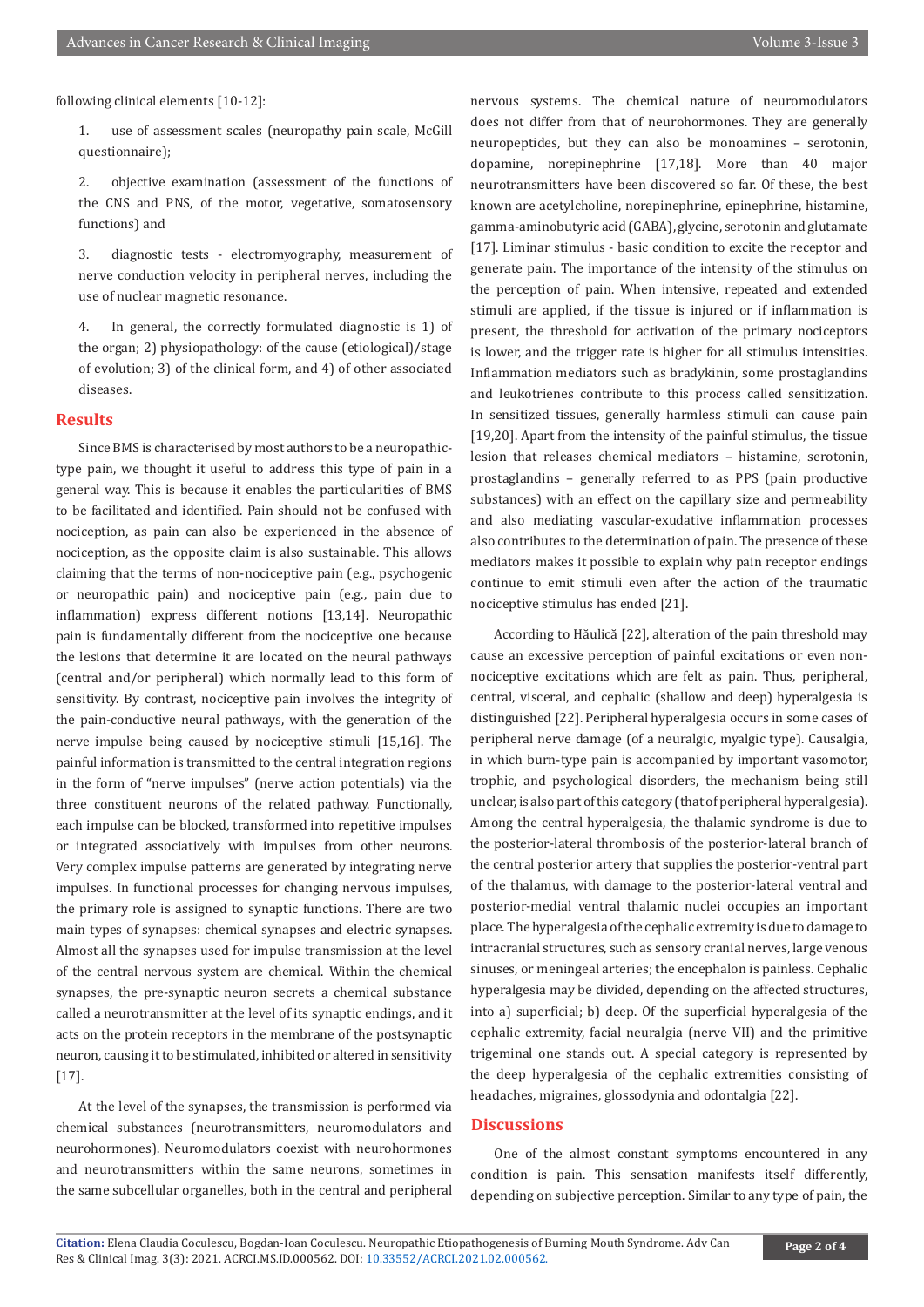one with the oro-facial location has signal value. Burning Mouth Syndrom (BMS) also fits into such a context. The best indicator of the presence of pain in BMS is the patient's report. However, location, character, worsening or ameliorating factors, pain intensity, and any other associated symptoms are criteria that need to be evaluated. Neuropathic pain takes on various clinical forms. One of these is Burning Mouth Syndrome (BMS). Etiologically, BMS can be classified in two forms [23]:

a. the primary (essential/idiopathic) form in which local/ systemic organic causes cannot be identified but pathogenically involve the related neurological pathways in any region, from the peripheral to the central.

The features of this primary form can be summarized in the following definition: "a pathological state of an idiopathic nature, characterized by a sensation of burning of the oral mucosa, which appears clinically healthy" [9].

b. the secondary form, determined by local, systemic or psychological factors.

1. The theory is also supported by Fussnegger [24], who states that there are [24]: The primary BMS, following a degenerative process of epithelial nerve fibres or peripheral and/or central neuropathy and

2. BMS secondary to:

a) associated systemic illnesses (e.g., diabetes mellitus, nutritional deficiencies, allergies);

b) local conditions (e.g., oral candidosis, lichen planus) or functional changes (parafunctional activities of the tongue, oral breathing).

3. From the experience of the Oral Pathology Clinic of Faculty of Dental Medicine we can say that secondary BMS can be divided into two types, depending on the related lesions:

a) with clinical lesions detectable upon visual inspection of the oral cavity (Candida spp., lichen planus etc.);

b) without changes of the oral mucosa at the objective clinical examination [9].

c) Thus, BMS is formed as one of the syndromes characteristics of chronic stress, associated with non-specific clinical manifestations and requiring special medical attention as to the assessment and treatment of the condition.

#### **Conclusion**

BMS is among the types of pain manifesting in the oral cavity, and it is classified as a syndrome or, according to other authors as a borderline, interdisciplinary condition, between different medical specialties closely correlated with that of Dental Medicine itself. Regardless of the form in which the existence of BMS is diagnosed, the pain is of a chronic, persistent type, able to be classified from a pathogenic point of view as neuropathic.

#### **Acknowledgment**

None.

### **Conflict of Interest**

No conflict of interest.

#### **References**

- 1. Raja SN, Carr DB, Cohen M, Finnerup NB, Flor H, et al. (2020) The revised International Association for the Study of Pain definition of pain: concepts, challenges, and compromises. Pain 161(9): 1976-1982.
- 2. Coculescu EC, Manole G, Coculescu BI, Purcărea VL (2015) Burning mouth syndrome: controversial place as a symptom of Oro-dental pathology. J Med Life 8(Spec Issue): 34-37.
- 3. Périer JM, Boucher Y (2019) History of burning mouth syndrome (1800- 1950): A review. Oral Dis 25(2): 425-438.
- 4. Coculescu EC, Tovaru S, Coculescu BI (2014) Epidemiological and etiological aspects of burning mouth syndrome. J Med Life 7(3): 305-309.
- 5. Gurvits GE, Tan A (2013) Burning mouth syndrome. World J Gastroenterol 19(5): 665-672.
- 6. Aggarwal A, Panat SR (2012) Burning mouth syndrome: A diagnostic and therapeutic dilemma. J Clin Exp Dent 4(3): e180-e185.
- 7. Crow HC, Gonzalez Y (2013) Burning mouth syndrome. Oral Maxillofac Surg Clin North Am 25(1): 67-76.
- 8. Sato J, Kitagawa Y, Asaka T, Ohga N, Yamashita E, et al. (2017) Current international consensus on burning mouth syndrome: systematic review of recent review articles. Hokkaido J Dent Sci 38: 157-163.
- 9. Coculescu EC, Părlătescu I (2015) Burning Mouth Syndrome. In: Țovaru Ș, Țovaru M, Demarosi F, Mihai L, Părlătescu I, Bold A, et al. (ed.) Oral Medicine and Pathology. Vol. II, Quintessence Publishing, Bucharest, Romania.
- 10. Schmid AB, Fundaun J, Tampin B (2020) Entrapment neuropathies: a contemporary approach to pathophysiology, clinical assessment, and management. Pain Rep 5(4): e829.
- 11. Coculescu EC, Manole G, Nicolae C, Coculescu BI (2021) Pain in burning mouth syndrome - neuropathogenic hypothesis, Modern Research in Dentistry 6(3): 621-625.
- 12. Motoc D, Turtoi NC, Riga D, Riga S (2011) Neuropathic pain physiological and pathophysiological features. Therapeutic directions. Romanian Medical Journal 58(1): 21-27.
- 13. Dansie EJ, Turk DC (2013) Assessment of patients with chronic pain. Br J Anaesth 111(1): 19-25.
- 14. Mungiu OC (2002) Treatise on Algegiology, Polirom Publishing, Iaşi, România.
- 15. Leitzelar BN, Koltyn KF (2021) Exercise and Neuropathic Pain: A General Overview of Preclinical and Clinical Research. Sports Med Open 7(1): 21.
- 16. Roman-Filip C (2008) Neuropathic pain. Current therapeutic strategies. Acta Medica Transilvanica 2(2): 107-109.
- 17. Hall JE (2016) Guyton and Hall Textbook of Medical Physiology, 13<sup>th</sup> edn., Elsevier, Hardcover.
- 18. Nadim F, Bucher D (2014) Neuromodulation of neurons and synapses. Curr Opin Neurobiol 29: 48-56.
- 19. Giniatullin R (2020) Ion Channels of Nociception. Int J Mol Sci 21(10): 3553.
- 20. Jameson JL, Fauci AS, Kasper DL, Hauser SL, Longo DL, et al. (2018) Harrison's Principles of Internal Medicine, vol. I, 20th Edition, McGraw Hill Education Publishing.
- 21. Manole G (2002) General clinical pathophysiology. Vol. 1. National Company Printers, Coresi SA Publishing, Bucharest.